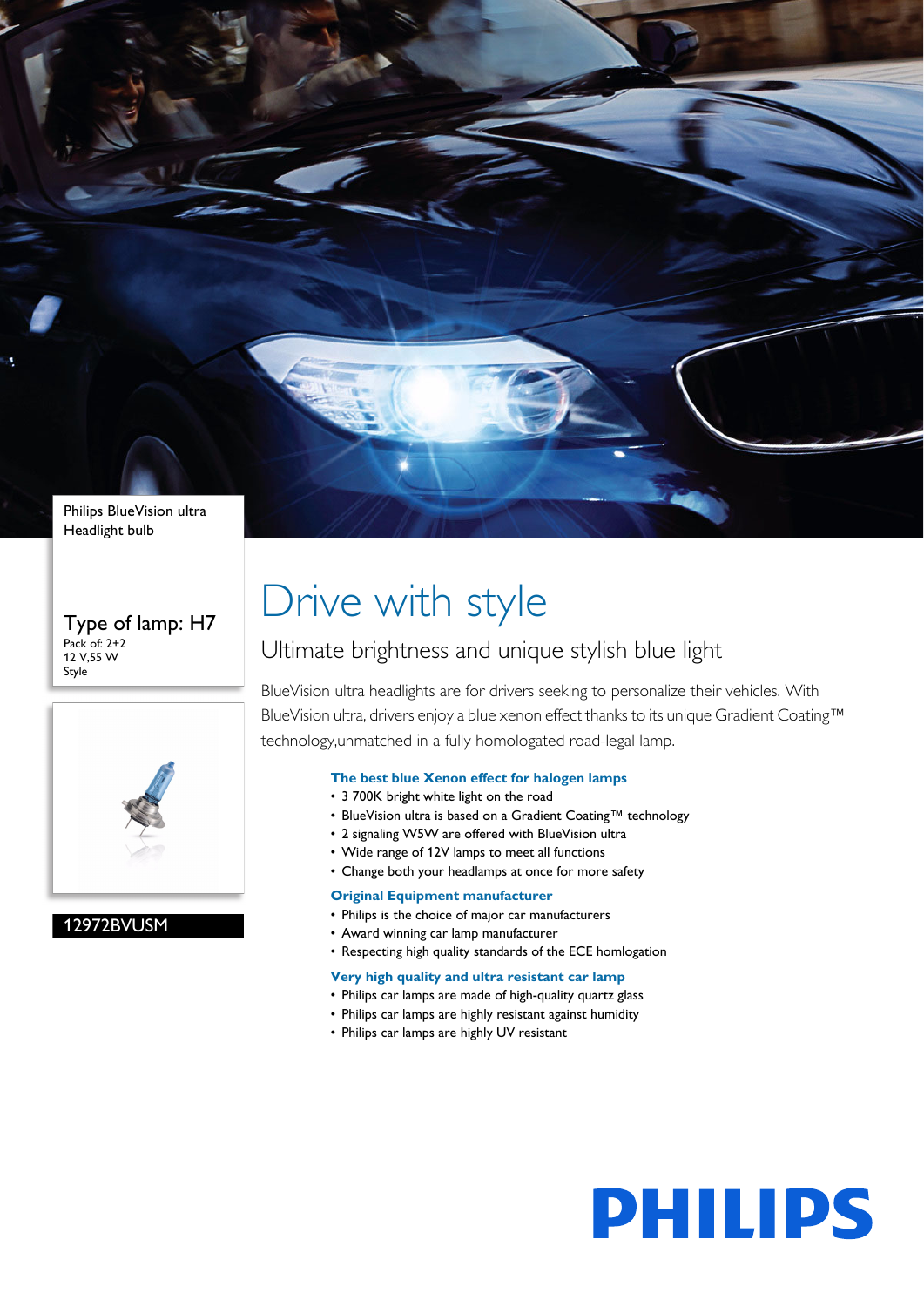## Highlights

#### **2 signaling W5W offered**



Give your car a full stylish blue look thanks to the 2 blue W5W offered

#### **3 700 K bright white light**

With a white light of 3 700 K, BlueVision Moto lamps offer a greater visibility on the road and a unique effect in the optics which makes you stand out amongst other riders.

#### **A unique coating technology**



Thanks its exclusive Gradient Coating™ technology, BlueVision ultra further improves the xenon effect in the headlight.

#### **Car manufactuer choice**



For 100 years, Philips has been on the forefront of the automotive lighting industry, introducing technological innovations that have become standard on modern automobiles. Today, one in two cars in Europe and one in three worldwide is equipped with Philips lighting

#### **Change by pairs**



Highly recommended to change them by pairs for symetric light performance

#### **Designed for multiple usage**



Which 12V lamp for which function ? Philips Automotive offering includes all car specific functions : high beam, Low beal, front fog , front indicator, side indicator, rear indicator, stop light, reversing light, rear fog light, license plate lights, rear position/parking light, interior lights.

#### **ECE homlogation**

Philips automotive products and services are considered best-in-class in the Original Equipment Manufacturer market and the aftermarket. Manufactured from high quality products and tested to the highest specifications, our products are designed to maximize the safety and comfort of our customers' driving experience. Our entire product range is thoroughly tested, controlled and certified (ISO 9001, ISO 14001 and QSO 9000) to the highest ECE requirements. Put simply, this is quality you can trust.

#### **High quality quartz glass**



UV-Quartz glass is stronger than hard glass and highly resistant to temperature extremes and vibrations, which eliminates the risk of explosion. Philips quartz-glass lamps (filament 2 650º C and glass 800º C) are able to withstand severe thermal shock. With the capability of increased pressure inside the lamp, UV-quartz glass is able to produce a more powerful light

#### **Resistance against humidity**



Only a burning bulb made of quartz glass (filament 2650°c, glass 800°c) can resist thermal shocks : if a drop of cold water touches the hot bulb, which can happen when you drive through water with a broken headlight unit.